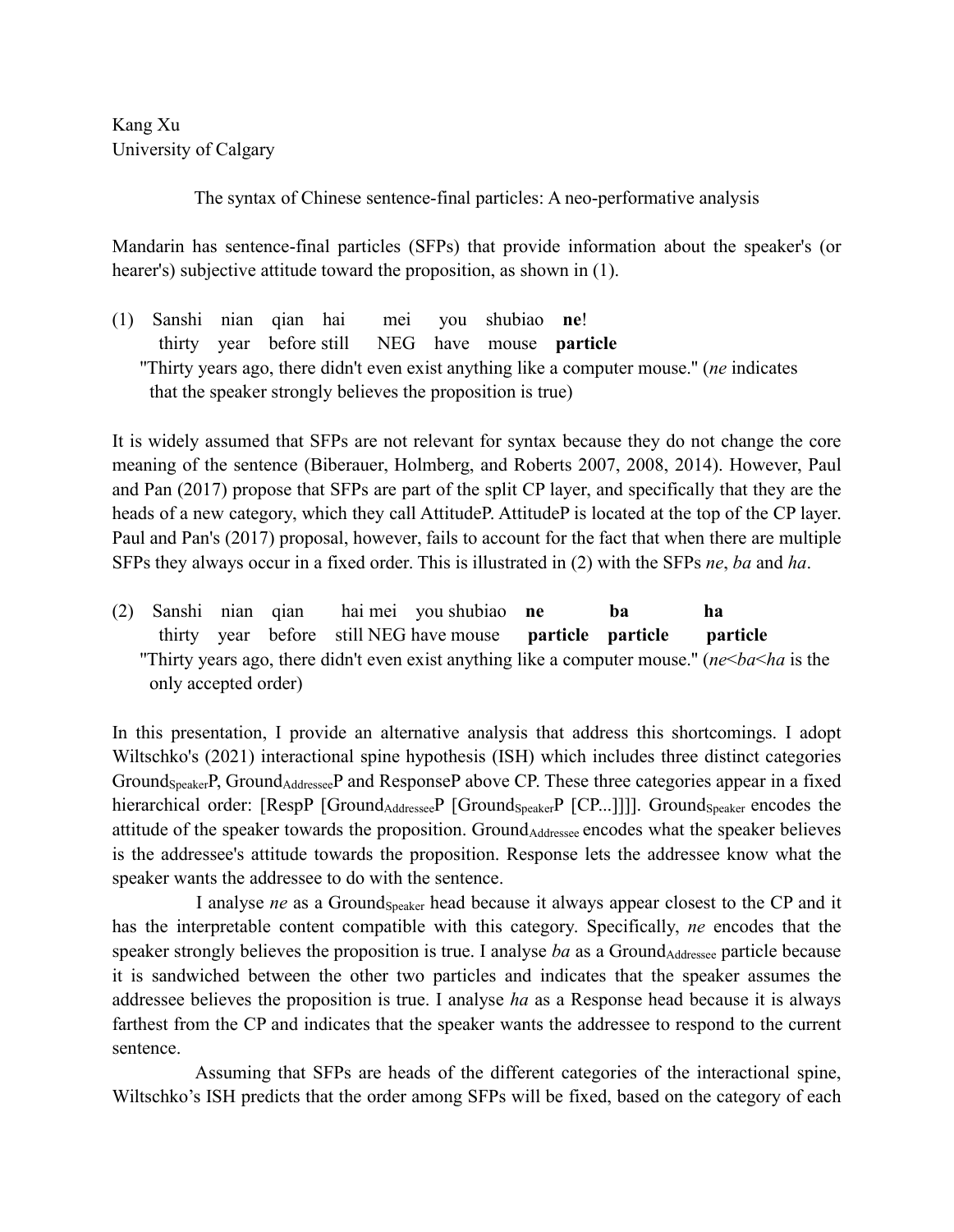SFP. This is the case for Mandarin, as shown in (2). Therefore, I suggest that Mandarin SFPs are part of the syntactic representation, but they are not complementizer heads. Rather, they appear in the interactional layer of the clause. References

- Ambar, M. (1999). Aspects of focus in Portuguese. In Laurie Tuller and George Rebuschi (eds.), The Grammar of Focus. Amsterdam: John Benjamins.
- Ambar, M. (2001). Wh-asymmetries. Presented at Montreal Asymmetry Conference.
- Anderson, S. (1971). On the linguistic status of the Performative/Constative distinction. Indiana University Linguistics Club publication.
- Biberauer, T., Holmberg, A. & Roberts, I. (2007). Disharmonic word order systems and the Final-over-Final Constraint (FOFC). In Antonietta Bisetto & Francisco Barbieri (eds.), Proceedings ofXXXIII Incontro di Grammatica Generativa, 86-105. Bologna: Dipartimento di Lingue e Letterature Straniere Moderne.
- Biberauer, T., Holmberg, A. & Roberts, I. (2008). Structure and linearization in disharmonic word orders. In Charles B. Chang & Hannah J. Haynie (eds.), Proceedings of the 26th West Coast Conference on Formal Linguistics, 96-104. Somerville, MA: Cascadilla Proceedings Project.
- Biberauer, T., Holmberg, A. & Roberts, I. (2014). A syntactic universal and its consequences. Linguistic Inquiry 45(2), 169-225.
- Beyssade, C. & Marandin, J. M. (2006). The speech act assignment problem revisited: Disentangling speaker's commitment from speaker's call on addressee. In selected papers of CSSP 2005, Olivier Bonami & Patricia Cabredo Hofherr (eds.), pp.37-68.
- Chen, X. Y. (2011). Analysis and comparison on the mood particles used at the beginning of a sentence in modern Chinese dialects. Journal of Changchun Univeristy, 21(1), pp.33-35.
- Chomsky, N. (1965). Aspects of the theory of syntax. Cambridge, MA: MIT Press.
- Cinque, G. (1999). Adverbs and functional heads: A cross-linguistic perspective. Oxford: Oxford University Press.
- Clark, H. H. & Schaefer, E. F. (1989). Contributing to discourse. Cognitive Science, 13(2), pp.259-294.
- Cui, X. L. (2011). The modality meaning and function of the inter-subjective marker ''ha''in Mandarin Chinese. Language Teaching and Linguistics Studies, 4, pp.39-45.
- Frajzyngier, Z. (1989). Non-propositional addressees. In Papers from the 25th Annual Regional Meeting of the Chicago Linguistic Society, Bradley Music, Randolph Graczyk and Caroline Wiltshire (eds.), pp.41-49.
- Fraser, B. (1974). An examination of the performative analysis. Papers in Linguistics, 7, pp.1-40.
- Gazdar, G. (1979). Pragmatics: Implicature, presupposition and logical form. New York: Academic Press.
- Lam, Z. W. M. (2014). A complex ForceP for speaker and addressee-oriented discourse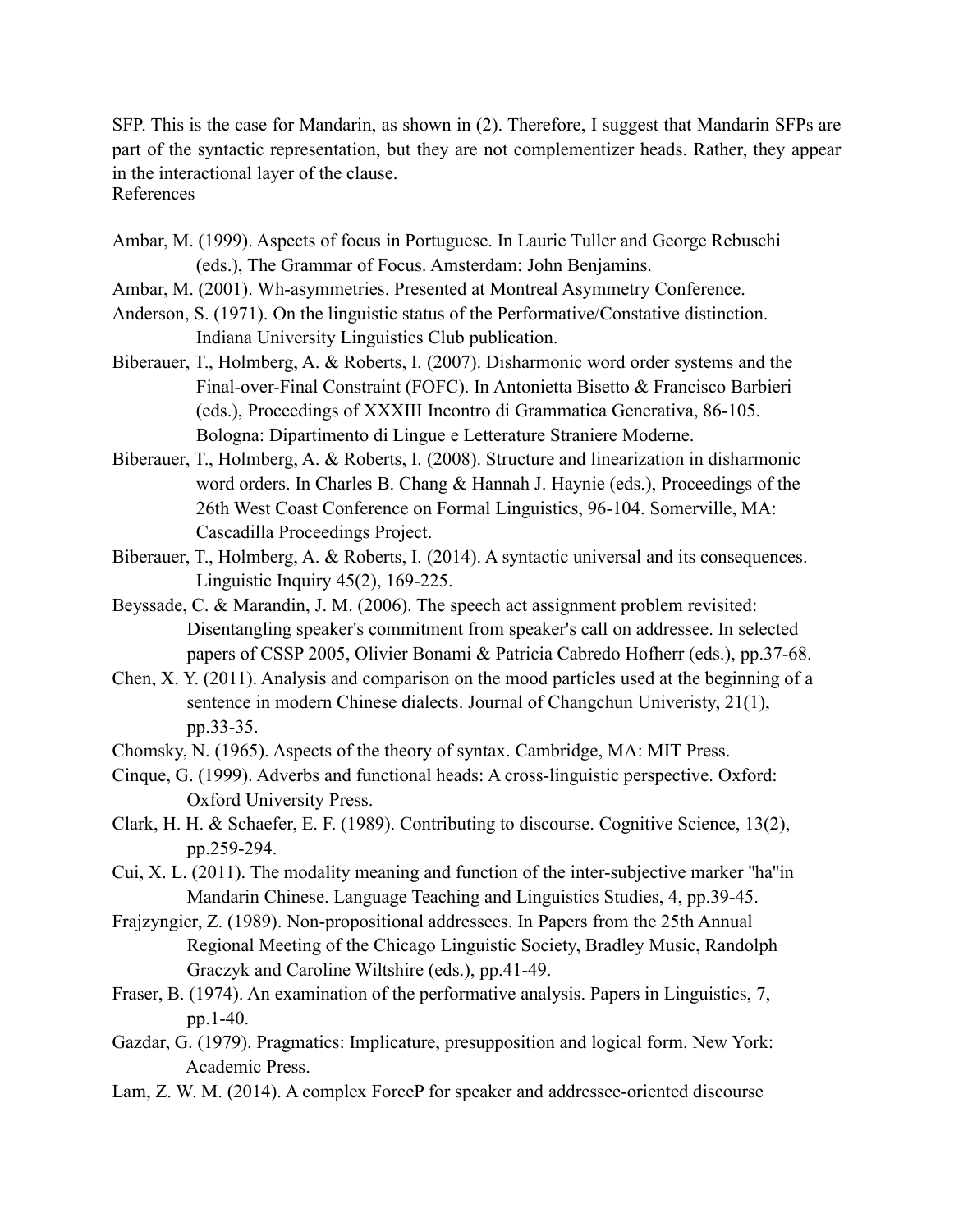particles in Cantonese. Studies in Chinese Linguistics, *35*(2), pp.61-80.

- Larson, R. (1998). On the double object construction. Linguistic Inquiry, 19, 335-391.
- Lasnik, H. (2002). The minimalist program in syntax. TRENDS in Cognitive Sciences, 6, pp.432-436.
- Li, B. Y. (2006). Chinese final particles and the syntax of the periphery. Leiden: University of Leiden Dissertation.
- Lu, S. X. (1990). Zhongguo wenfa yaolue [An outline of Chinese grammar]. Beijing: Shangwu Yinshuguan [The Commercial Press].
- Pan, J. N. (2014). Wh-ex-situ in Chinese: Mapping between information structure and split CP. Linguistic analysis, 39, pp.371-413.
- Pan, J. N. (2015). Mandarin peripheral construals at syntax-discourse interface. The Linguistic Review, 32, pp.819-868.
- Pan, J. N. (2017). Optional projections in the left-periphery in Mandarin Chinese. In Studies on Syntactic Cartography (《句法制图理论研究》[Jùfǎ zhìtú lǐlùnyánjīu]), Fuzhen Si (eds.), Beijing: 中国社会科学出版社 (Zhōngguó shèhuì chūbǎnshè) [China Social Sciences Press], pp. 216-248.
- Pan, J. N. (2019). Architecture of the periphery in Chinese: cartography and minimalism. London: Routledge.
- Paul, W. (2005). Low IP area and left periphery in Mandarin Chinese. Recherches Linguistiques De Vincennes, 33(1), pp.111-134.
- Paul, W. (2014). Why particles are not particular: Sentence-final particles in Chinese as heads of a split CP. Studia Linguistica, 68(1), pp. 77-115.
- Pan, J. N. & Paul, W. (2015). Why Chinese SFPs are neither optional nor disjunctors, Lingua,170, pp. 23-34.
- Paul, W. & Pan, J. N. (2017). 'What you see is what you get: Chinese sentence-final particles as head-final complementisers', in J. Bayer & V. Struckmeier (eds.) Discourse Particles–Formal Approaches to their Syntax and Semantics, [Linguistiche Arbeiten], Berlin: Mouton De Gruyter, p. 49-77.
- Rizzi, L. (1997). The fine structure of the left-periphery. In Liliane Haegeman (ed.), Elements of Grammar. Dordrecht: Kluwer, pp.281-337.
- Ross, J.R. (1970). On declarative sentences. In Roderick A. Jacobs & Peter S. Rosenbaum (eds.) Readings in English Transformational Grammar. Waltham MA: Ginn & Co. pp.222-272.
- Speas, P., & Tenny, C. (2003). Configurational properties of point of view roles. *Asymmetry in Grammar 1*: pp. 315-345.
- Stalnaker, R. (1978). Assertion. In Syntax and Semantics 9: Pragmatics, Peter Cole (ed.), pp.315-332. New York: Academic Press.
- Wiltschko, M., & Heim, J. (2016). The syntax of confirmationals: Form and function of extra-clausal constituents. In Outside the Clause: Form and Function of Extra-Clausal Constituents, pp. 305-340. Amsterdam: John Benjamins.
- Wiltschko, M. (2020). The grammar of interactional language.